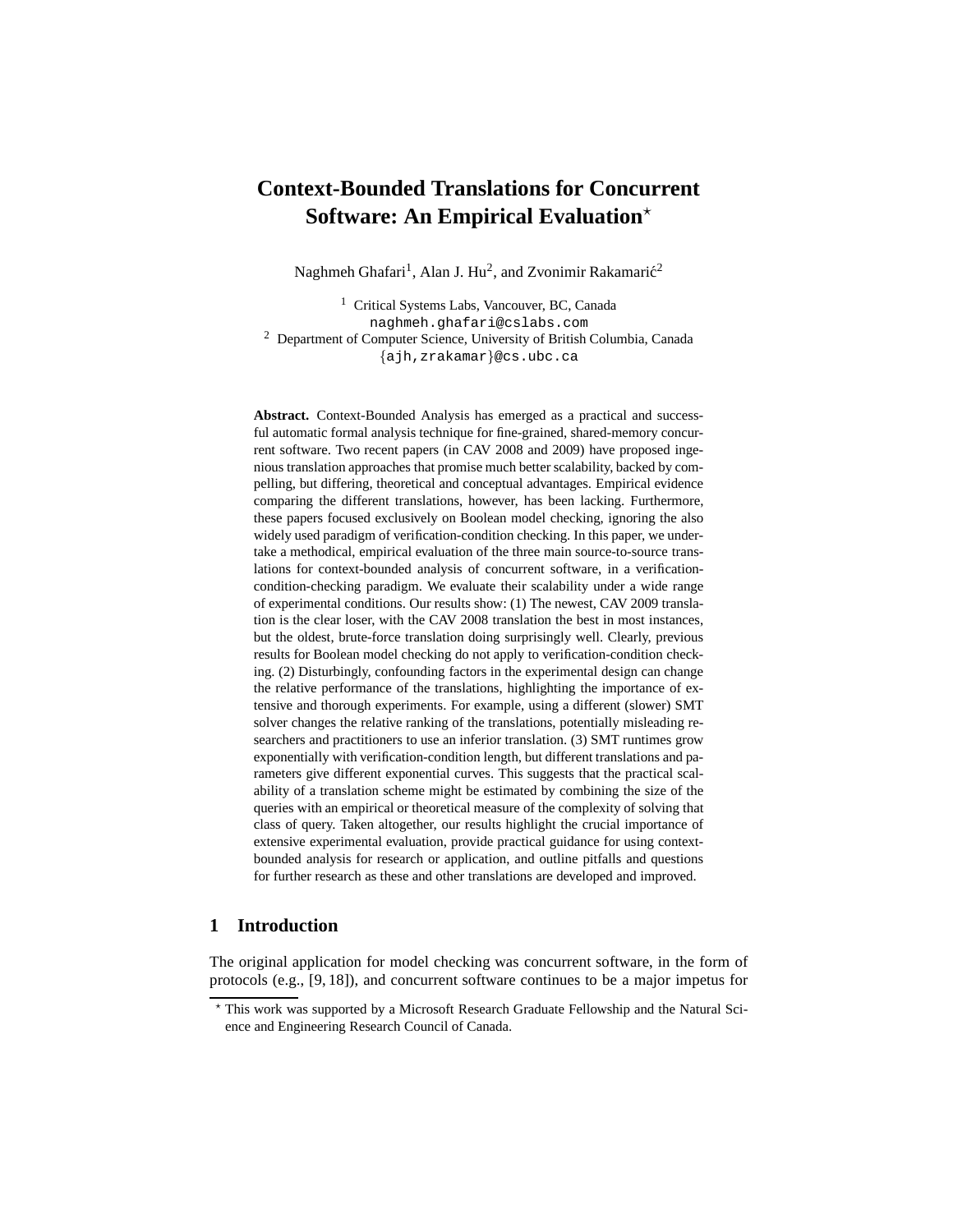model checking. With changes in technology, new versions of the software model checking problem emerge. Currently, due to architectural and electrical constraints, Moore's Law is manifesting itself via an exponential growth in processor cores per chip, rather than the formerly exponential improvements in single-threaded performance. The result is a push for vastly greater levels of fine-grained, shared-memory concurrent software — in addition to classical message-passing and coarse-grained protocol-level concurrency — even in the most mundane applications. Such software needs verification.

It is possible, of course, to model check such software directly, and several pioneering systems provide that capability (e.g., [13, 19, 10, 32]). The state space is the cross product of all program variables, stacks, heaps, and program counters for all threads, and this state space can be explored as a transition system. The obvious challenge is extreme state explosion (if variable domains, stacks, and memories are modeled as finite) and/or theoretical undecidability (if any are modeled as infinite).

Context-Bounded Analysis (CBA) [26] promises a way around these challenges. Analogously to bounded model checking [8], the user specifies an integer constant that bounds the maximum number of execution contexts (i.e., periods of a thread running between context swaps) to be considered, and all concurrent executions up to that bound are analyzed. The downside, of course, is that if a bug requires more than that bound to manifest, it will be missed. The upside is that CBA reduces the analysis of concurrent software (under the context bound) to the analysis of sequential software. In theory, the advantage is that CBA is NP-complete [25, 23], whereas full concurrent software analysis is undecidable (even with finite variable domains and no heap, due to the call stack). In practice, CBA has proven its ability to detect hard concurrency bugs in real software, and many approaches rely on context-bounding to tackle the complexity of concurrent software (e.g., [26, 27, 24, 17, 30, 21, 20]).

The original CBA paper [26] used a source-to-source translation of concurrent to sequential program text, and subsequent work has followed that approach. The approach enables CBA to exploit all of the tools and algorithms for verification of sequential software, e.g., including the use of logics and decision procedures for reasoning about unbounded data domains, arrays, and heap-allocated memory. Recent papers by Lal and Reps [22] and by La Torre, Madhusudan, and Parlato [31] have proposed two ingenious and radically different source-to-source translations for CBA. These translations are more general than the original, but more importantly, they offer compelling theoretical and conceptual arguments for much better scalability. In Lal and Reps's paper (henceforth referred to as LR in this paper), the key theoretical advance is the elimination of the exponential cross-product of the local states of the threads, at the expense of introducing multiple non-deterministic symbolic variables to guess the values of the shared global variables at context switches. La Torre, Madhusudan, and Parlato's paper (LMP in this paper) retains the theoretical advantage of LR, but adds "laziness" — instead of non-deterministic guesses, variables can assume only those values that are actually possible during a real concurrent execution — at the expense of needing to recompute the values of local variables at context switches. (More on both translations in Section 2.) Both papers support their arguments with runtimes on a handful of small Boolean programs, e.g., the popular "Windows NT Bluetooth driver"-derived example [26].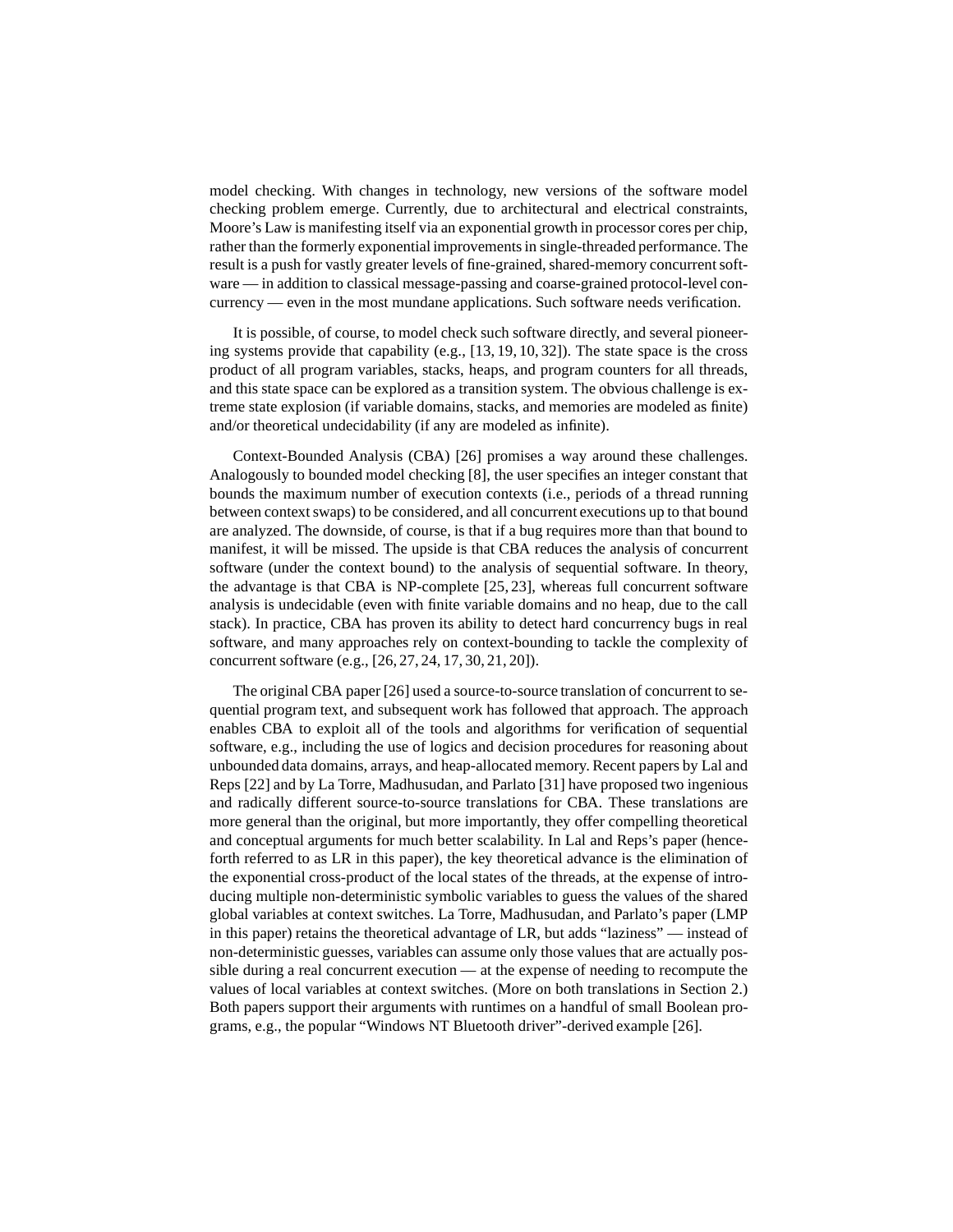Given the very different approaches, with differing trade-offs (local state crossproduct vs. symbolic variables vs. recomputation), and limited experiments (small Boolean programs model-checked with Moped [15]), it is hard to draw more general conclusions about what will work well in practice, under differing conditions. In particular, finite-state (or PDA) model-checking of highly abstracted Boolean programs (e.g., [2, 15, 7]) is only one of the major approaches for automatic formal software verification. Another main paradigm is verification-condition (VC) generation<sup>3</sup>, with the resulting VC checked by a SAT or SMT solver (e.g., [16, 3, 5, 6, 29, 1, 28]). SAT/SMT solvers behave very differently from the BDDs used in Boolean model checking, so experimental results in the VC-checking paradigm are especially needed.

This paper addresses those needs. We undertake a methodical, empirical evaluation of the three main source-to-source translations for context-bounded analysis of concurrent software, in a VC-checking paradigm. We consider the LMP approach, the LR approach, and a straightforward generalization of the translation given in the original CBA paper [26]. We evaluate how they perform under vastly more experimental conditions than previous work, and also measure scalability versus program length, which was not done before. Some of the results are surprising (e.g., older methods outperforming newer ones), and some are disturbing (e.g., the extent that confounding factors can influence results). Taken altogether, our results highlight the crucial importance of extensive experimental evaluation, provide practical guidance for using context-bounded analysis in a VC-checking paradigm for research or application, and outline pitfalls and questions for further research as these and other translations are developed and improved.

# **2 Context-Bounded Translations**

We use a standard model of shared-memory concurrent software. There are  $T$  threads, each with its own local variables and program code. The only communication between threads is via a set of global shared variables, which all threads can read or write. (Writes to a global occur atomically: when a thread writes to a global, the new value is immediately visible to all threads.) At all times, exactly one thread is running. At a context switch, the current thread relinquishes control to another thread (determined by the scheduling policy), which proceeds to execute starting from wherever it last gave up control, with whatever



values its local variables had at that time and the current values of the global variables. Context switches occur non-deterministically at any point in time. The figure to the right shows the concurrent execution of three threads. The program code executed by each thread is depicted by the sequence of dark, vertical arrows. Each of those arrows represents one "context" — an uninterrupted period when one thread runs its code. The dashed arrows represent context switches, which occur non-deterministically, and transfer control to a different thread.

<sup>&</sup>lt;sup>3</sup> A VC is a logical formula whose validity implies partial correctness of the code for which it was generated. VCs are typically constructed via weakest precondition or symbolic execution.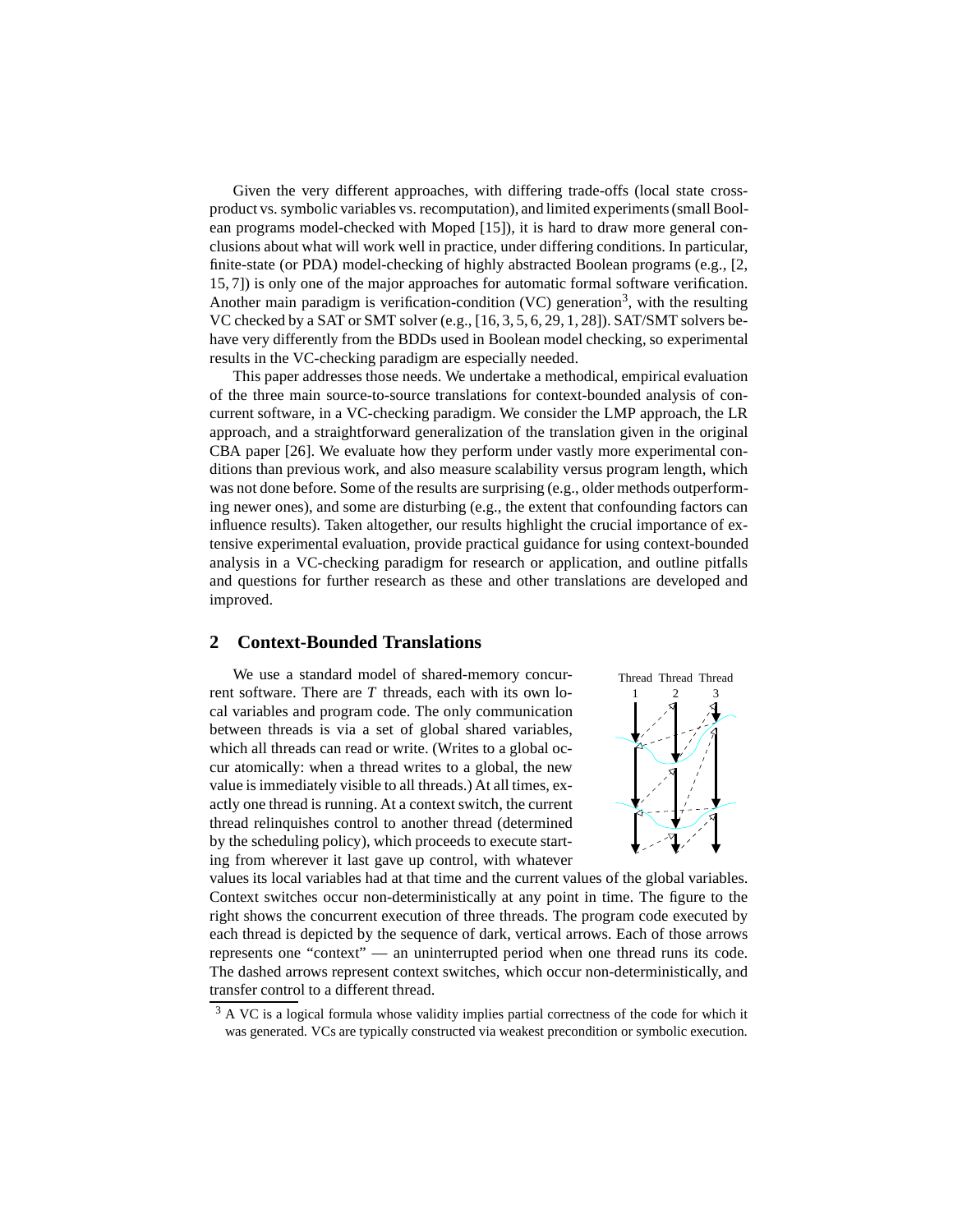When a context switch occurs, which thread runs next is determined by a scheduling policy. Two policies are common in CBA: round-robin and arbitrary. In round-robin scheduling, the context switch is always to the numerically next thread, modulo *T*. Hence, execution proceeds in a series of rounds, during which each thread gets a chance to execute once at its turn. In the preceding figure, the schedule is round-robin, and the light (cyan) solid curved lines demarcate the three rounds. In arbitrary scheduling, a context switch can jump to any thread, non-deterministically chosen. Obviously, the schedules permitted by round-robin with *K* rounds is a subset of the arbitrary schedules with  $K \cdot T$  contexts. Conversely, the schedules permitted by round-robin with  $K$  rounds is a superset of the arbitrary schedules with *K* contexts, since a thread can execute zero instructions before another context switch occurs, so each round of round-robin can simulate one context of an arbitrary-scheduled thread. Between these two bounds, neither policy dominates the other.

We now survey the three main source-to-source translations for CBA under this model. For space reasons, we give only some brief intuition for each.

### **2.1 Explicit Program Counter (EPC)**

We dub our first translation "Explicit Program Counter" (EPC). This is the obvious, brute-force approach and is a straightforward generalization of the original CBA paper [26] (where they restricted themselves to two context switches in order to permit an efficient implementation via the procedure call mechanism).

For the EPC translation, the state of the sequential program includes all of the local variables, including the program counters, of all of the threads. The code of the sequential program consists of the code of all of the threads combined into a single program. However, at each possible location for a context switch (i.e., between every adjacent pair of accesses to global variables), we insert code that can non-deterministically decide to simulate a context switch. The context switch code consists of choosing the next thread to run (based on the scheduling policy), and then jumping to the correct location in that thread based on its stored program counter. The sequential program starts executing at the beginning of *Thread*<sub>1</sub> for round-robin or with a non-deterministic jump to the beginning of an arbitrary thread for arbitrary scheduling. An auxiliary variable *k* counts how many contexts have run. The sequential program terminates when *k* reaches the context bound  $K$ , or when all threads have executed all of their code.

This translation is simple and has linear static and dynamic code size versus the concurrent program. However, at each point during execution, the program state consists of the cross-product of all local variables and the global variables, potentially producing a complexity blow-up.

#### **2.2 Lal-Reps CAV 2008 (LR)**

The LR translation eliminates the EPC complexity blow-up, at the expense of introducing symbolic prophesy variables to guess the values of results that are not yet known. The basic construction is to execute each thread one-by-one in its entirety, in sequence, i.e., all of *Thread*<sub>1</sub>, then all of *Thread*<sub>2</sub>, then all of *Thread*<sub>3</sub>, etc. Accordingly, the static and dynamic code size are unchanged from the original program. Furthermore, since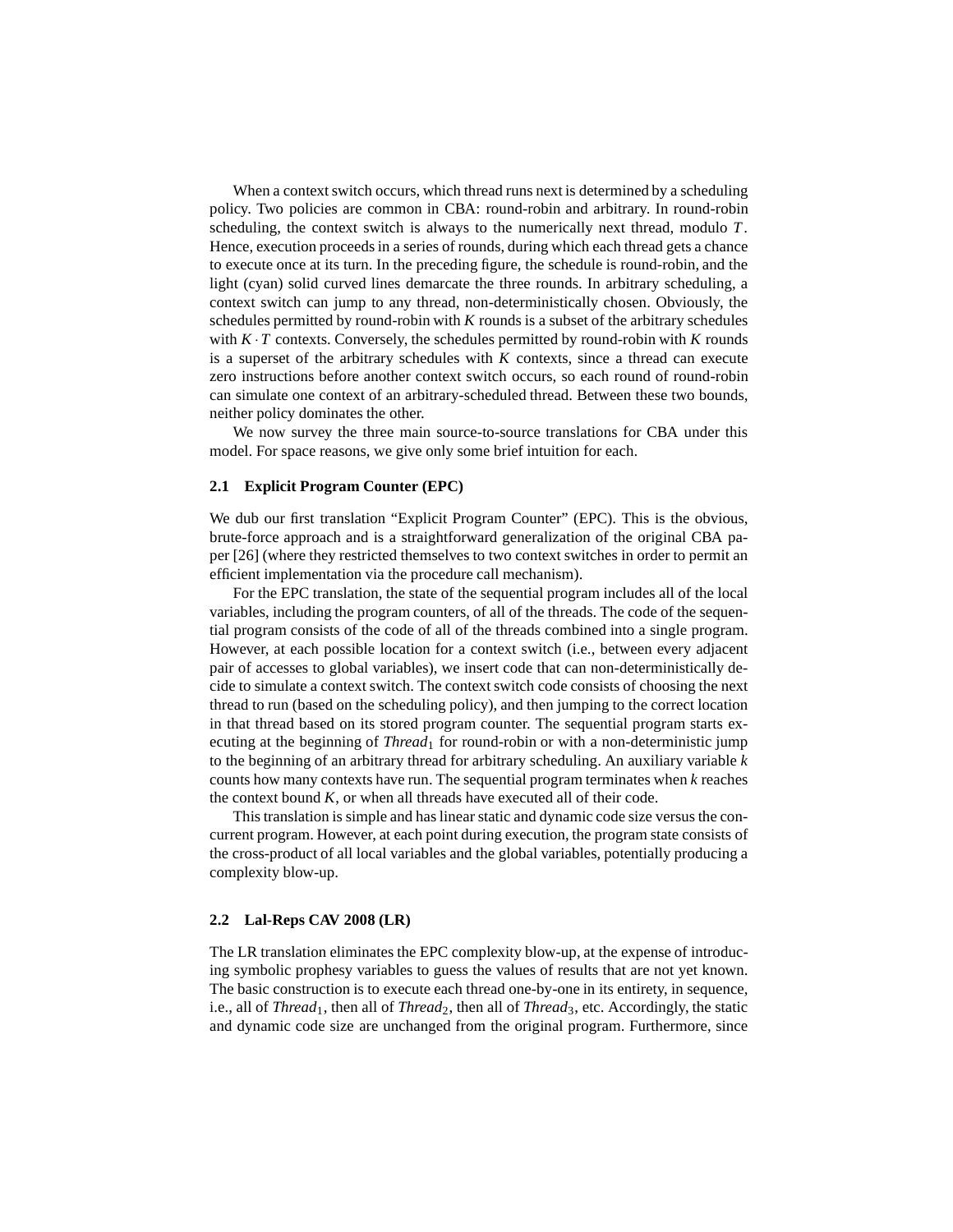each thread executes in its entirety, without interruption from the others, there is no need to keep the local state of a thread after it is done, thereby eliminating the blow-up of the local state cross-product.

The construction in the preceding paragraph would produce wrong results, since it ignores the fact that in the concurrent program, a context switch could occur at any point and change the value of global variables. Worse, because we are executing the threads sequentially one after another, the results computed by the other threads might not be known until much later in the sequential execution!

The solution is to create  $K$  copies of the global variables, where  $K$  is the bound on the number of round-robin rounds. The *i*th copy contains the values of the global variables during the *i*th scheduling round. Since we will not know what values these variables will contain until the program completes, we initialize all *K* copies with nondeterministic symbolic values. An auxiliary variable *k* in each thread keeps track of which round is executing; all accesses to globals are indexed through *k*. A context switch during the execution of a thread, therefore, consists simply of increasing *k*, which results in a switch to the correct set of global variables for that round. Hence, at each possible location for a context switch, we insert code that non-deterministically increases *k*. At the end of the program, we use assume statements to enforce that the results in the copy of the globals at the end of round *i* are equal to the non-deterministic symbolic values we used to initialize the copy of the globals for the start of round  $i+1$ . In effect, the translation is computing symbolic summaries for each round and stitching them together via assume statements at the end.

Note that this construction is intrinsically round-robin. Because the threads are executed in order  $1, \ldots, T$ , where *T* is the number of threads, the values of the globals in each round pass automatically from any *Thread<sup>t</sup>* to *Threadt*+1. The symbolic values and stitching are required only between rounds.

#### **2.3 La Torre-Madhusudan-Parlato CAV 2009 (LMP)**

Because LR is constructing symbolic summaries from unconstrained symbolic values, it might explore expensive, infeasible regions of the state space, only to eliminate them in the end using the assume statements. LMP avoids this problem by introducing "laziness" — instead of non-deterministic guesses, variables can assume only those values that are actually possible during a real concurrent execution. (For comparison purposes, the LMP paper also introduces an eager translation similar to the LR translation. In this paper, LMP refers to their lazy translation.)

LMP with a bound of *K* contexts starts with a non-deterministic schedule  $t_1, \ldots, t_K$ , where  $t_i \in [1, \ldots, T]$  contains the identity of the thread to execute during the *i*th context. As in LR, there are *K* copies of the global variables, but these are assigned only as their values are computed. Like EPC, execution in the LMP translation follows the same order as the concurrent execution — a context switch is an actual jump to the next thread in the schedule. Unlike EPC, however, the local state of a thread is completely discarded when context-switching away from it, thereby eliminating the local-state cross-product blow-up. How can a thread resume where it left off after a context switch? The solution is to recompute the thread's local state! In other words, the context-switch code is considerably more complicated, as it will re-execute a thread from the beginning each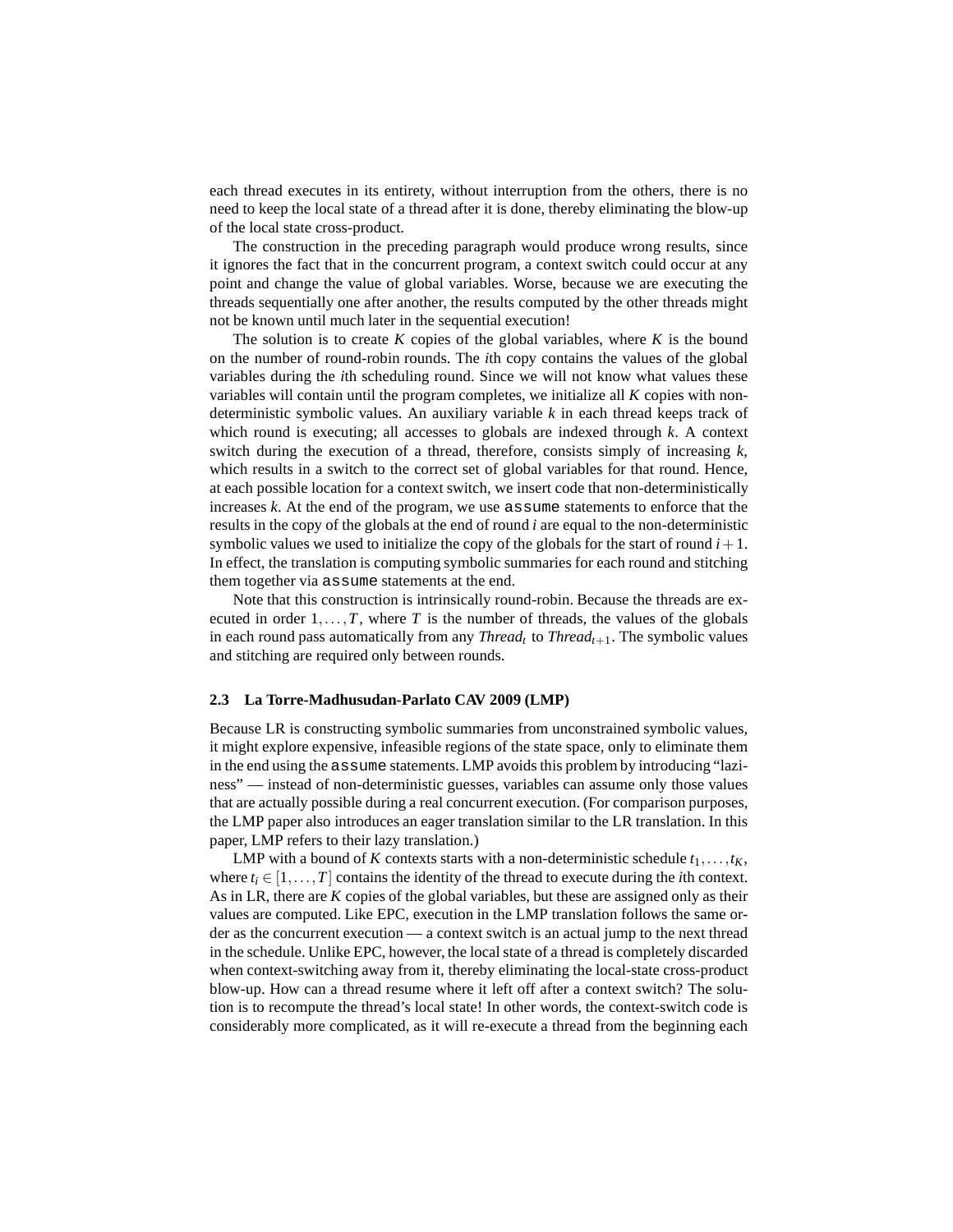time a context switch to it occurs, but during re-execution, the values of the global variables at earlier context switches are already known. In the presence of non-determinism, correctness of this construction is not obvious, since the recomputed local state might be different from the one that occurred when last executing in this thread — a subtle correctness argument is needed to show that no additional behaviors are introduced. The resulting translation has the best attributes of both LR (no local-state blow-up) and EPC (no exploration of infeasible states), but at a cost: a blow-up in the length of the dynamic code paths that must be executed/analyzed. The LMP paper provides some experimental results showing the translation greatly outperforming their version of LR, but only in the Boolean model checking paradigm, and on only two small examples: an artificial example specifically constructed to illustrate the benefit of laziness,<sup>4</sup> and the aforementioned "Bluetooth driver" benchmark. How the methods compare as program size grows, and under the VC-checking paradigm, are open questions.

# **3 Experimental Methodology and Results**

Obviously, the ultimate test of these translations is their performance in the wild on real software. In our experience applying CBA to real, industrial code [21], a crucial factor was scalability to larger code sizes, so the paramount dimension for our experiments is scalability with respect to code length. For scalability benchmarking, however, real code has a fatal flaw: the code length is not scalable.

Accordingly, we crafted a microbenchmark that is scalable along the three key problem parameters: the number of threads *T*, the context bound *K*, and the length of the program code in each thread *L*. To avoid confounding factors, we distilled our benchmark to only the essentials:



The benchmark has a shared global variable x, which is initialized to 0. Then, *T* threads are spawned. Each thread consists of *L* increments of x followed by an assertion that checks if x is greater than 0. Despite its simplicity, this microbenchmark still has the key elements of the concurrent software model: local state (the program counters), shared global state x, and long data-dependency chains that grow with code size and must be inspected in order to prove the assertions, capturing an essential aspect of program scaling. The microbenchmark does not have procedures or loops — in the VC-checking

<sup>&</sup>lt;sup>4</sup> In their "permutation" example, an interlock serializes two threads, the first thread zeroes out 16 bits, and the second thread computes all permutations of the 16 bits. With laziness, the bits are all zero, so the permutation is vacuous; without laziness, the second thread explodes.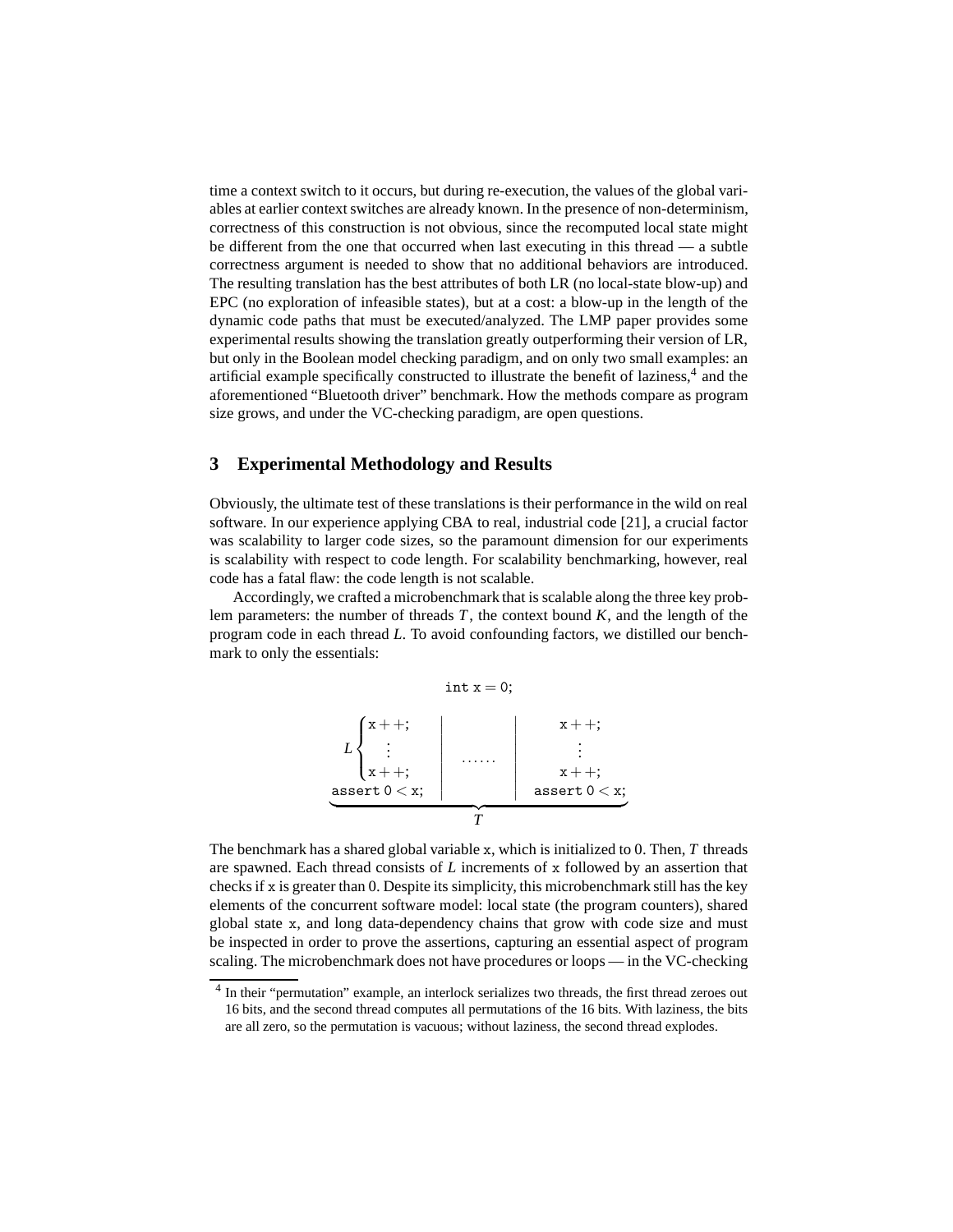paradigm, these are handled via invariants. Note that this particular microbenchmark could easily be solved via other means, since it has a small finite state space. That is not the point. This is a "test tube" experiment, to identify and eliminate confounding factors while measuring scalability. If a translation scales poorly on this benchmark, it will not fare well on real code.

For each of the three translations, we encoded in BoogiePL [12] multiple instances of this benchmark by varying its *T*, *K*, and *L* parameters. BoogiePL is the input language of the BOOGIE verifier [3], which generates a verification-condition (VC) from the input program. The VC generation in BOOGIE is performed using a variation of the standard *weakest precondition* transformer [14]. This translation is linear in the input code size; combined with the linear static code-size expansion of the three translations, all three translations produce linear-size VCs, albeit with differing complexity (LMP the most complex; LR the simplest). We checked the VCs generated from our benchmarks using the Z3 SMT solver [11], except where indicated otherwise. The experiments were performed on four identical machines (Intel Xeon 5160 at 3GHz with 2GB RAM), running Z3 continuously for weeks. We report the solver's running times, and the time out is set to 2 hours.

As an additional sanity check, we also performed experiments on the Bluetooth driver example [26]. The original benchmark has two threads: an "adder" and a "stopper". We artificially scale *T* by adding adder threads. We artificially scale code length by repeating (i.e. copy-pasting) the body of the adder threads; the parameter *L* denotes the number of such repetitions.

Figs. 1–10 present our main results. Details and interpretation of each experiment are in the accompanying captions. Full experimental data and complete results graphs are available at http://people.cs.ubc.ca/˜naghmehg/spin2010-results.

## **4 Conclusions**

The primary, practical take-away conclusion of this paper is that LMP is not competitive in the VC-checking paradigm. This radical reversal of recently published results highlights the difference of Boolean model checking versus VC-checking. Both are important, and our experiments show that they need different translations.

Our experiments suggest that LR is likely the best translation for the VC-checking paradigm, under most experimental conditions, and with current state-of-the-art SMT solvers. LR is also particularly easy to implement, making it our recommendation for VC-checking-based research prototypes for CBA. Surprisingly, the superiority of LR to LMP holds even with arbitrary schedules, when LR is at an artificial disadvantage. Given that LR with *K* round-robin *rounds* outperforms LR with *K* arbitrary contexts, there is no efficiency argument for using arbitrary schedules.

Another surprise was how well the brute-force EPC translation did, beating LMP in almost all experiments and LR in a few. In the VC-checking paradigm, the power of SMT and SAT solvers to quickly prune irrelevant parts of the search space and to propagate information in any direction perhaps lessens the benefit of translation insights like laziness or state space reductions, benefits that might make a big difference for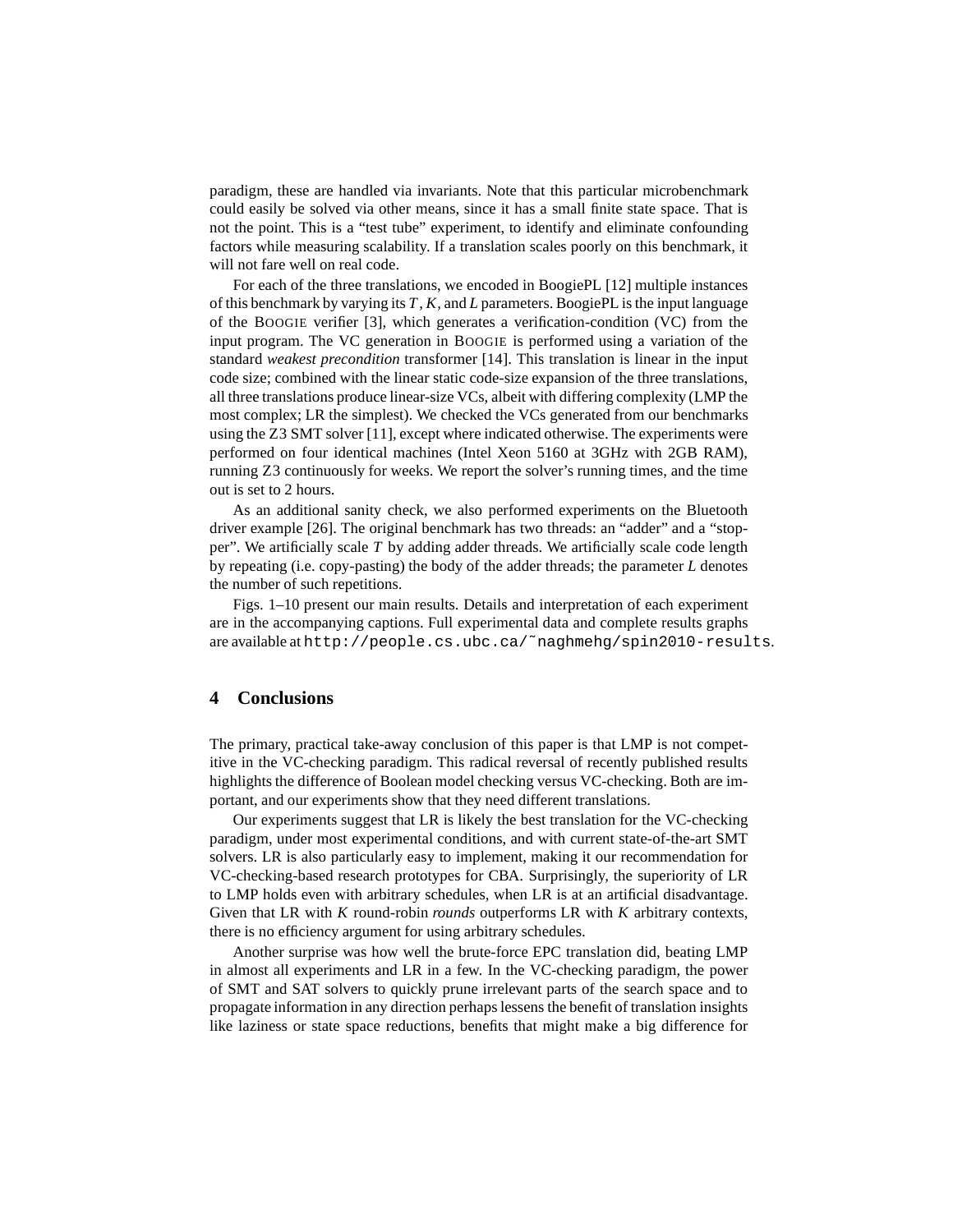

**Fig. 1. Baseline Comparison.** This and Fig. 2 show a representative sample of our baseline comparison (round-robin scheduling, Z3 as SMT solver), with the number of threads  $T \in [1, \ldots, 4]$ (going across the pages), the context bound  $K \in [1, \ldots, 4]$  (going down the page), and the length of each thread's program code *L* going from 5,10,... up to 100. (Caption continues on next page.)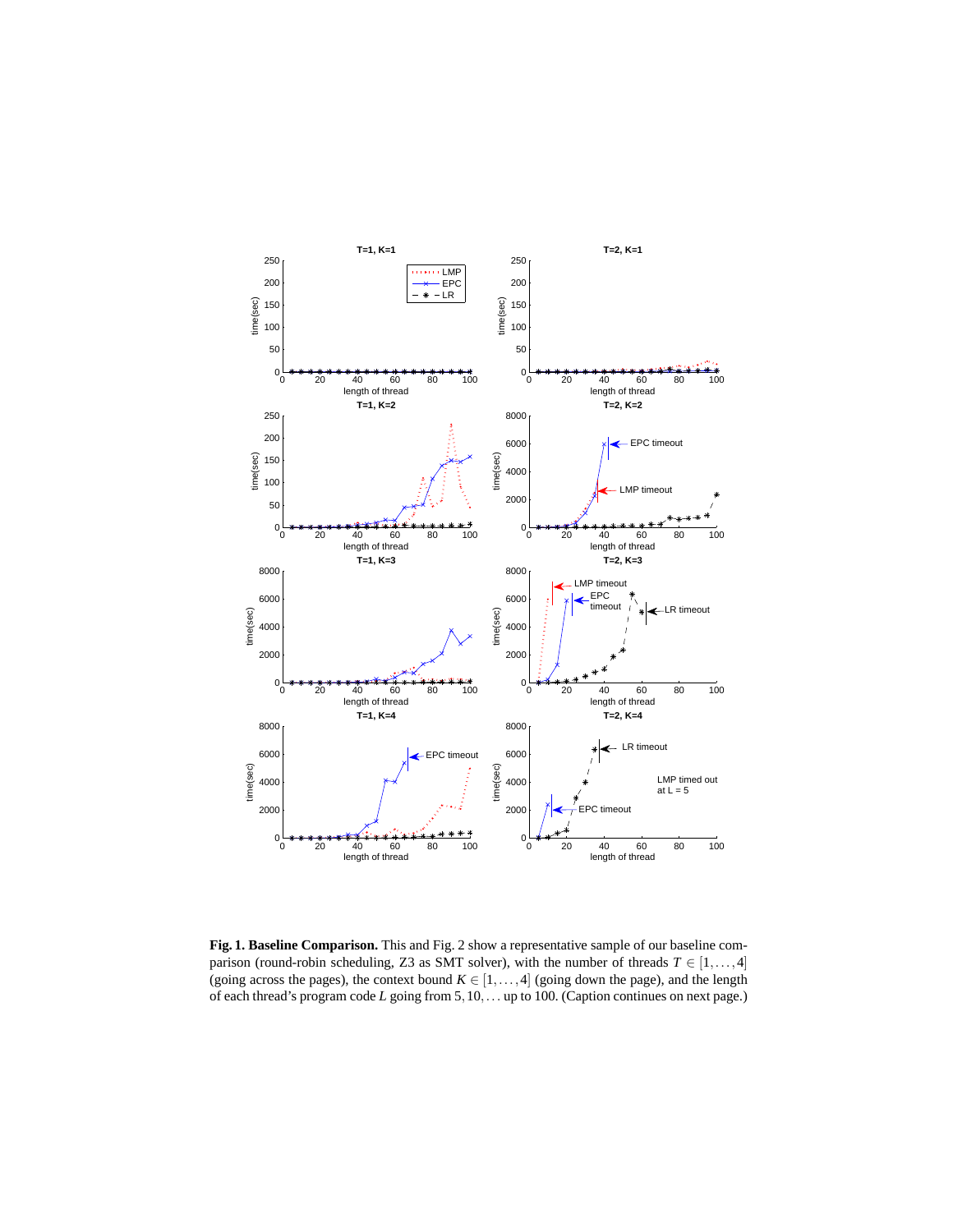

**Fig. 2. Baseline Comparison (cont'd).** Surprisingly, LR beats LMP, contradicting the results in [31], and furthermore, even EPC beats LMP. The different experimental conditions in [31] likely explain much of this reversal: (1) While EPC and LMP do not suffer particularly under round-robin scheduling, LR has an intrinsic advantage. (2) In the VC-checking paradigm, the benefit of laziness is unclear, since the solver can propagate information in any direction. (3) On the other hand, LMP's longer dynamic code paths generate more complex VCs.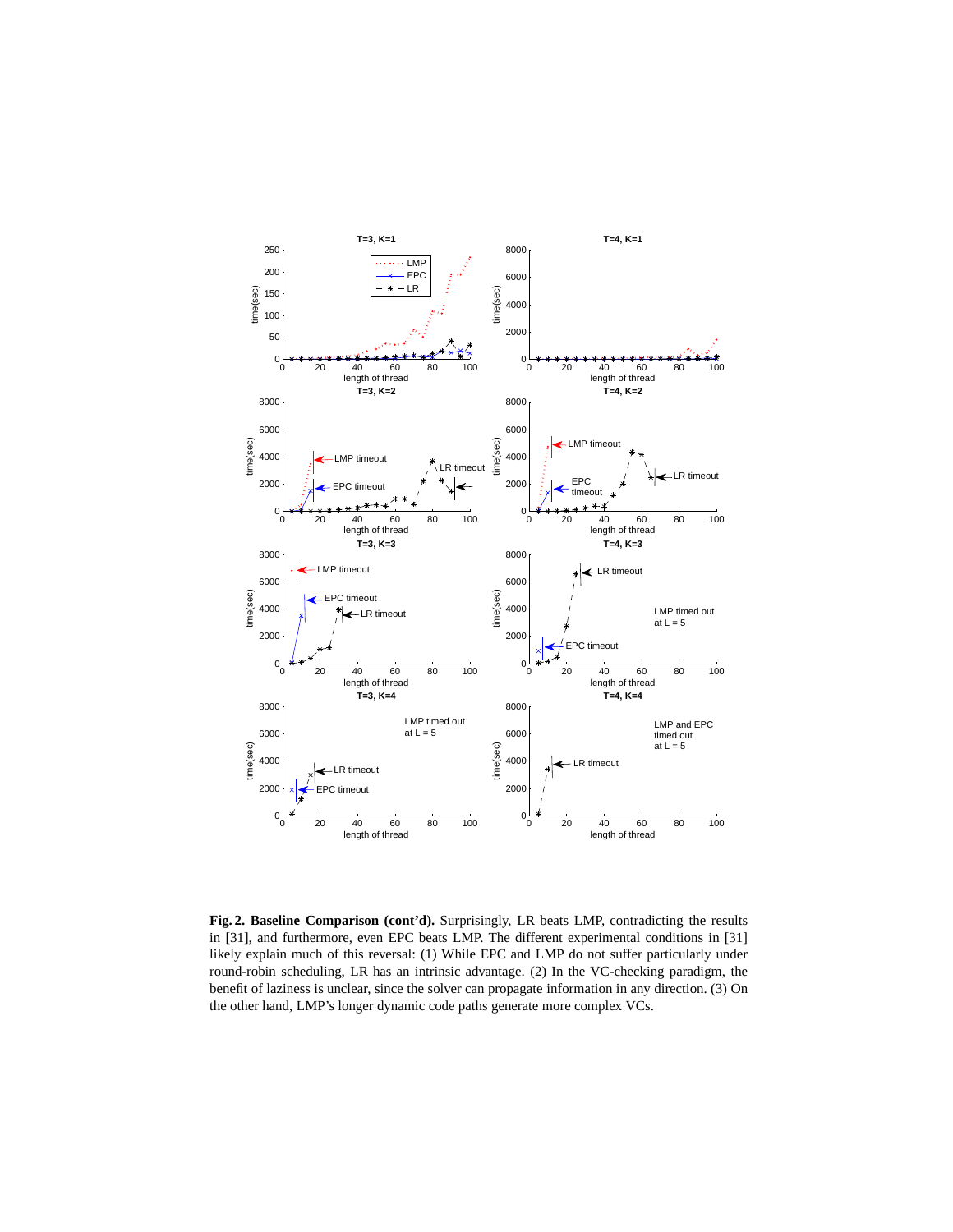



**Fig. 3. Sensitivity to Z3 Parameter Tuning.** For the baseline results, we had performed informal tuning of Z3 parameters. The only setting that we changed from the defaults was "relevancy propagation heuristic" that affects quantifier instantiation and assertion of atoms in the solver. We set it to 0 for best performance. Given the surprising results, though, it was imperative to run with different relevancy settings, to ensure we had not inadvertently biased our experiments. For space reasons, we show only four graphs, for  $T, K \in [2,3]$ , the smallest non-degenerate (*T* or  $K = 1$ ) cases. The results are qualitatively the same: LR wins; LMP loses.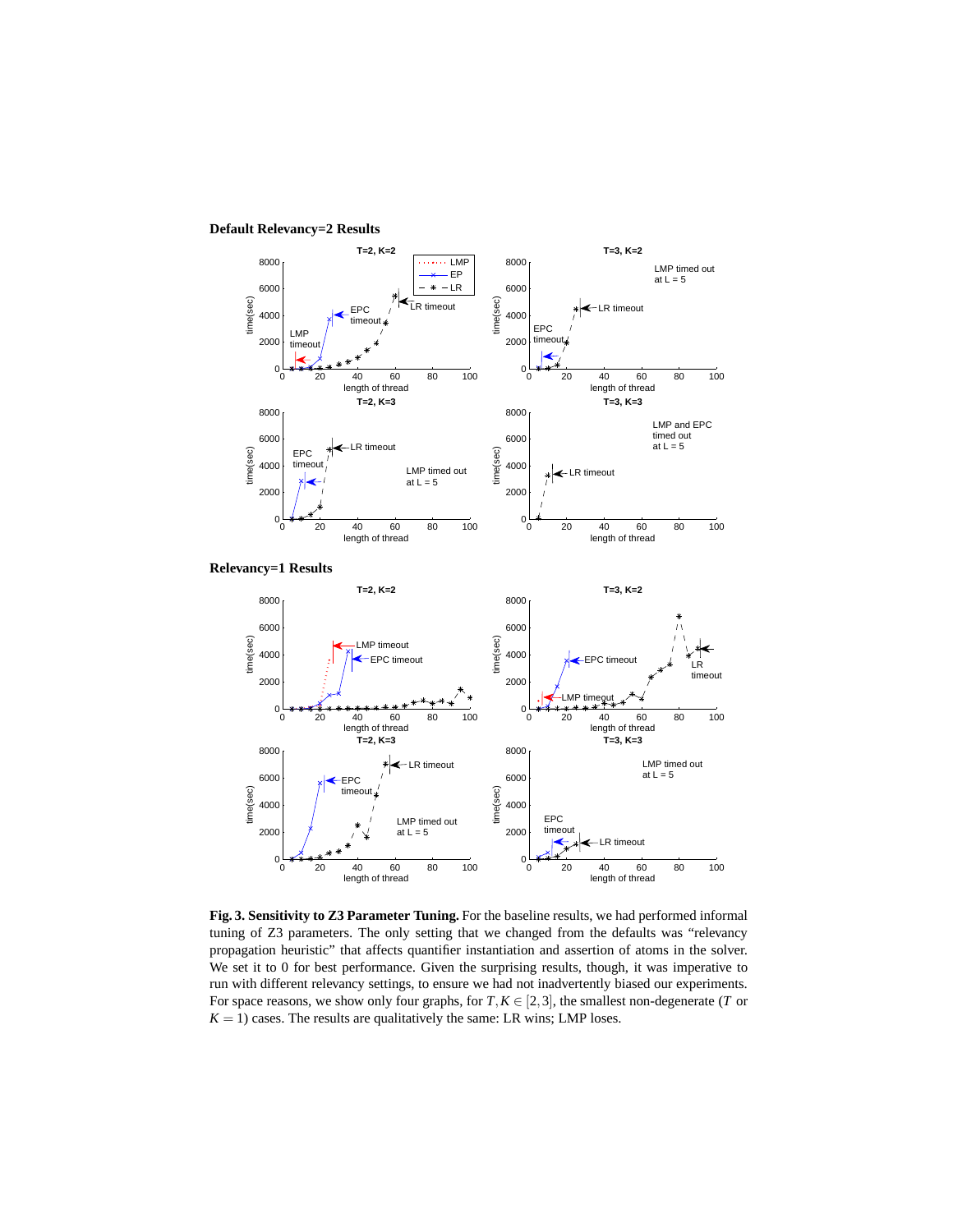

**Fig. 4. Sensitivity to Random Perturbation.** SMT solvers, like SAT solvers, are notoriously temperamental. To assess the robustness of our results, we repeated all of the baseline experiments three additional times, with different random number seeds. These graphs show the range of performance across different seeds. Although times vary considerably, there is almost no overlap between the translations. We can conclude that the baseline results are robust.

a Boolean model checker. However, SMT/SAT solver performance is quirky, highly dependent on heuristics, and hard to predict.

Fortunately, our experiments suggest an avenue for predicting performance. SMT runtimes tend to grow exponentially with VC length, but the different translations and parameters give different exponential curves. This suggests that the practical scalability of a translation scheme might be predicted by combining the size of the queries generated with an empirical or theoretical measure of the complexity of solving that class of query. As a crude heuristic, pick translations that keep VCs short and simple.

Disturbingly, our experiments also highlight experimental pitfalls and confounding factors. For example, using an older, slower SMT solver changes the relative ranking of the translations, implying that practical performance depends more on the interaction of a translation with a given SMT solver than on theoretical properties of the translation in isolation. If another revolution in SMT solving occurred, these translations would need to be re-evaluated. Similarly, the relative ranking of translations was sometimes different in small, degenerate corners of the parameter space. Performing only a few experiments, as if often done in this research area, could easily give misleading results. Our results can be used as a cautionary map, clarifying the landscape (e.g., VC-checking vs Boolean model checking) and highlighting pitfalls (e.g., use the fastest solver, conduct thorough experiments). These are not happy results, but they are critically important, since they challenge the assumptions and methodologies underpinning further research.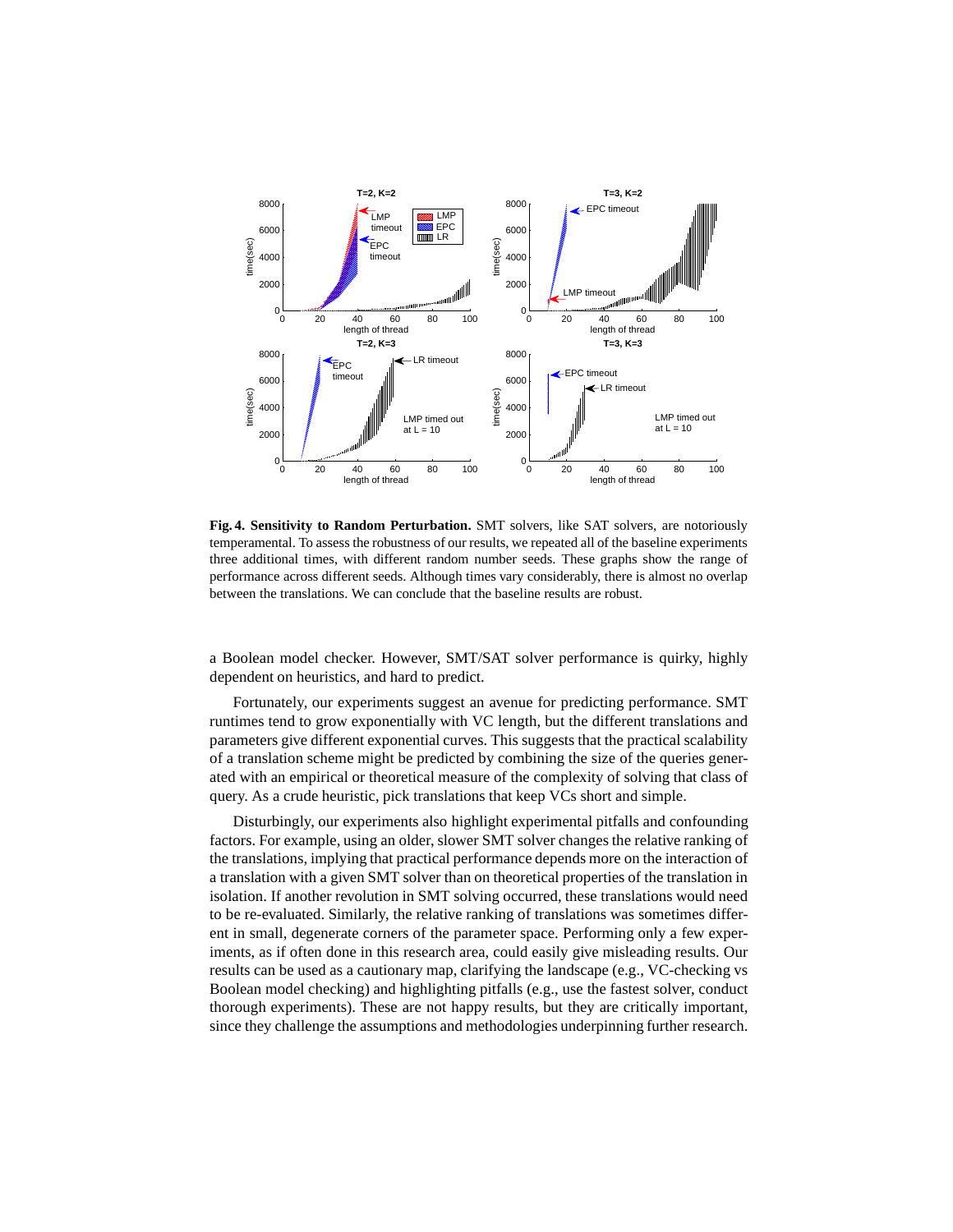

**Fig. 5. Sensitivity to SMT Solver.** A key question is whether our results are specific to Z3. We undertook to re-run our experiments with all publicly available SMT solvers that can handle the needed logic. Because BOOGIE generates VCs with quantifiers, from the 2009 SMT Competition, the only other suitable solver is CVC3 [4]. Performance was much worse, so we have results only for the smallest values of *T* and *K*. Disturbingly, the performance order changes: EPC is the clear winner in these experiments. The choice of SMT solver determines which translation performs best! Experimental evaluation, therefore, should always include multiple solvers, or at least the fastest one available. Using a slower solver can produce misleading results.

Finally, it is thought-provoking to consider how poorly all three translations scale on our microbenchmark. As noted earlier, the microbenchmark is easily solvable by other means, e.g., even the largest parameter configuration we considered  $(T = 4, K = 4,$  $L = 100$ ) yields a state space of roughly only 1.6 billion states (100 program counter locations for each of 4 threads times a 4-valued context counter times a 4-valued pointer that indicates the active thread), within the reach of even explicit-state model checking. Yet, none of the translations, under any experimental setup, came anywhere close to those parameter values. There is an odd disparity between the ample empirical proof of the practical success of CBA (including our own work, finding real bugs in real industrial software, using the same LR-BOOGIE-Z3 tool chain, albeit augmented with some abstraction techniques [21]) and its poor scalability here. The explanation, we believe, is that the power of CBA with VC-checking comes from the ability to reason about and soundly abstract software features like large memories, heaps, and recursion, but not from the core exploration of interleavings, which is where classical model checking excels. We speculate there may be promising hybrids between the two approaches, or that CBA will dominate bug-finding in low-level software implementations with explicitstate model checking dominating protocol-level software verification, much as bounded model checking and explicit-state model checking complement each other in hardware verification.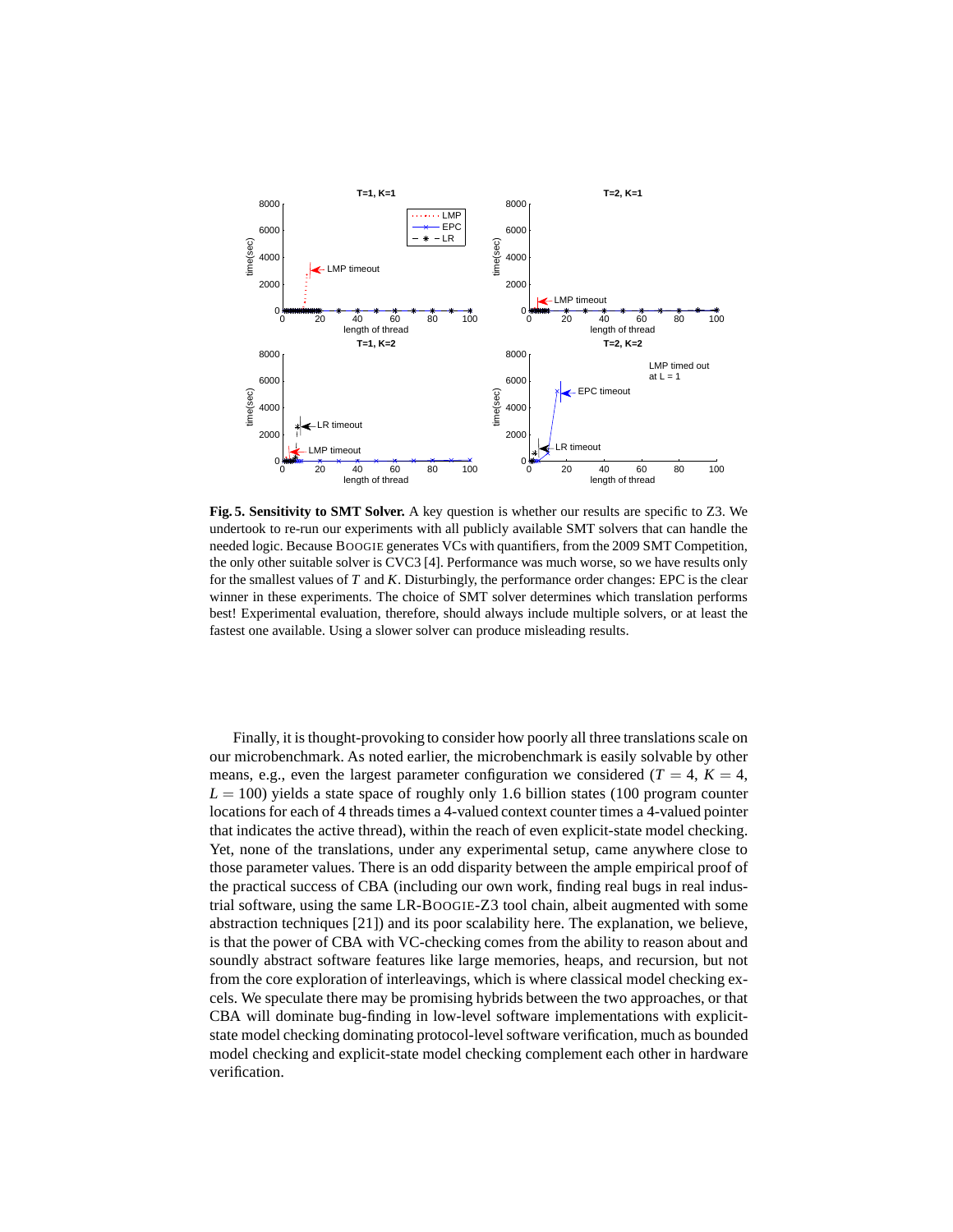

**Fig. 6. Results with Arbitrary Scheduling Policy.** As noted earlier, our baseline results are with round-robin scheduling, and with all translations analyzing the same number of contexts, to be fair. This and Fig. 7 show the results using an arbitrary scheduling policy with *K* total contexts, also with all translations analyzing the same number of contexts. Now, there is no clear winner. LMP clearly does best in the degenerate  $T = 1$  cases. EPC wins in several of the mid-sized configurations. And LR is the last to timeout as *T* and *K* grow larger. (Caption continues on next page.)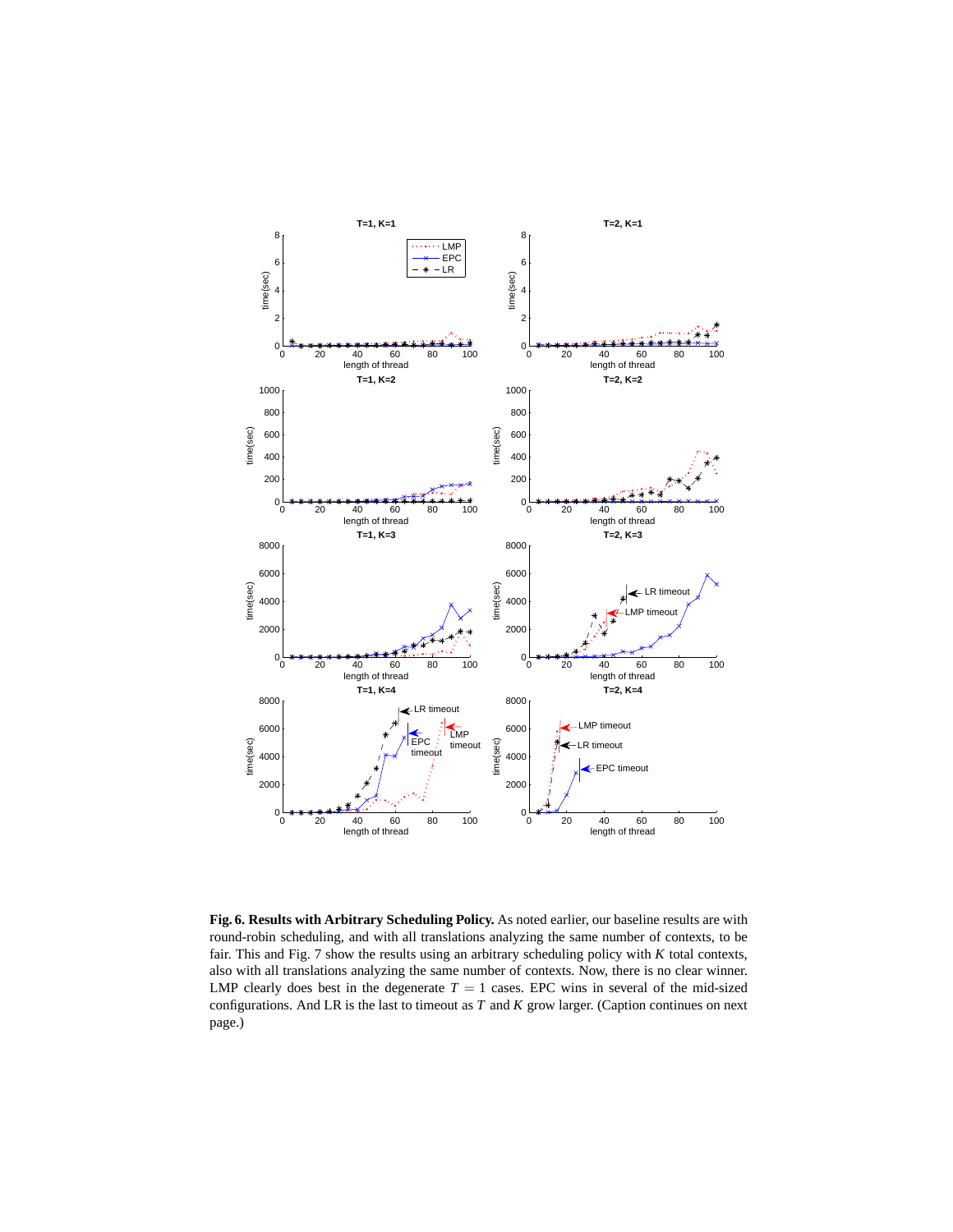

**Fig. 7. Results with Arbitrary Scheduling Policy (cont'd).** It would be easy to draw incorrect conclusions about algorithmic superiority if only small parts of the experimental space are explored, as is often the case. Interestingly, LR with *K* arbitrary contexts performs worse than LR with *K* round-robin *rounds*! The explanation is that LR is intrinsically round-robin, so the arbitrary-schedule *K*-context translation is essentially doing a round-robin *K*-round translation, plus extra work to ensure that only one context executes in each round. We present here results for arbitrary-schedule LR only for fairness; it is pointless in practice.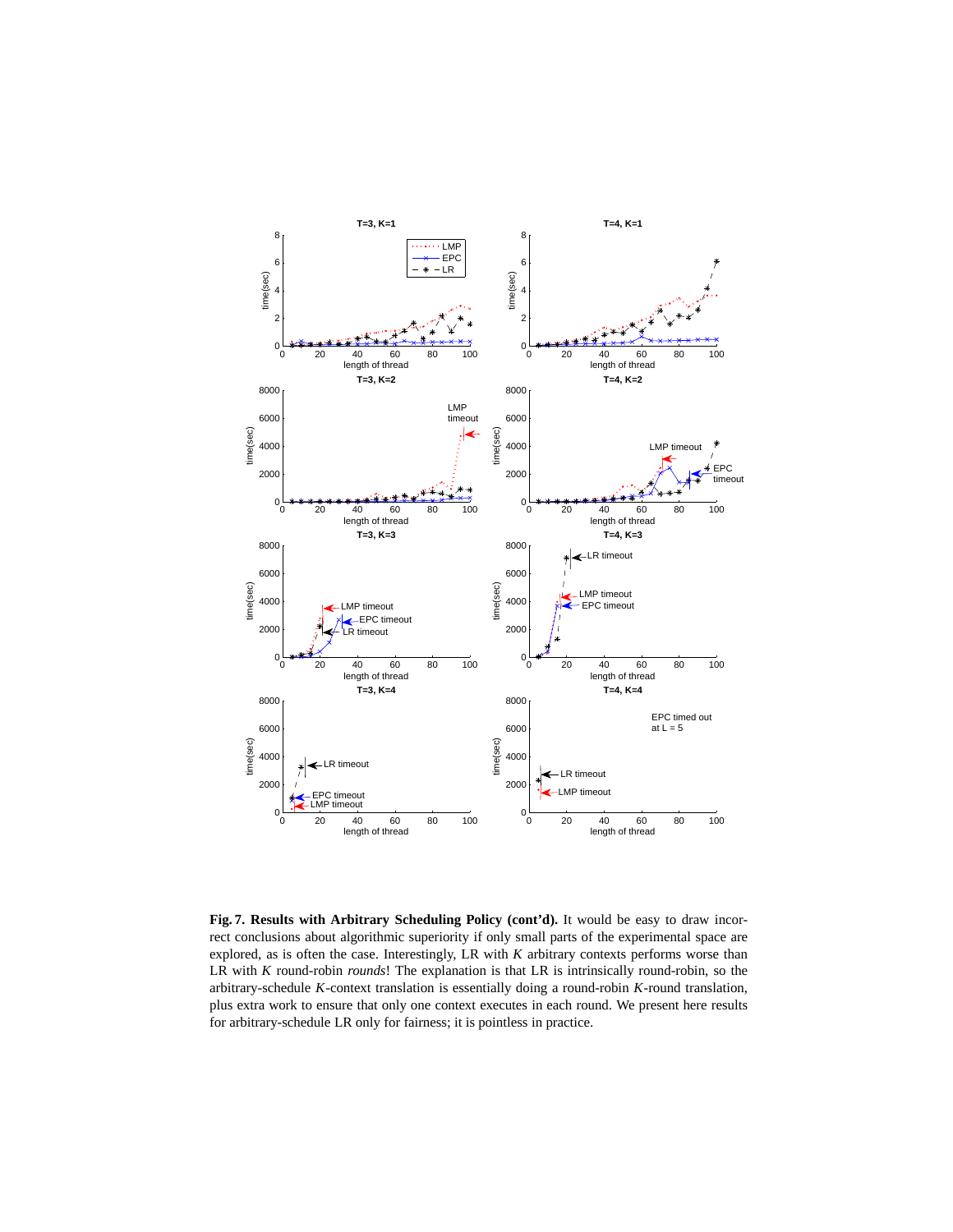

**Fig. 8. Results for Bluetooth Example.** As a check of our results, we also evaluated the three translations on the popular "Bluetooth driver" example. The original example had two threads: an "adder" and a "stopper". To scale the number of threads, we created additional adder threads. *T* indicates the total number of threads. (*T* starts at 2 in these graphs because we need at least 1 adder and 1 stopper.) To artificially scale program length, we duplicated the body of the adder threads. *L* indicates the number of copies of the original code in each thread. The runs are under the baseline conditions: round-robin scheduling with Z3 as the SMT solver. (Caption continues on next page.)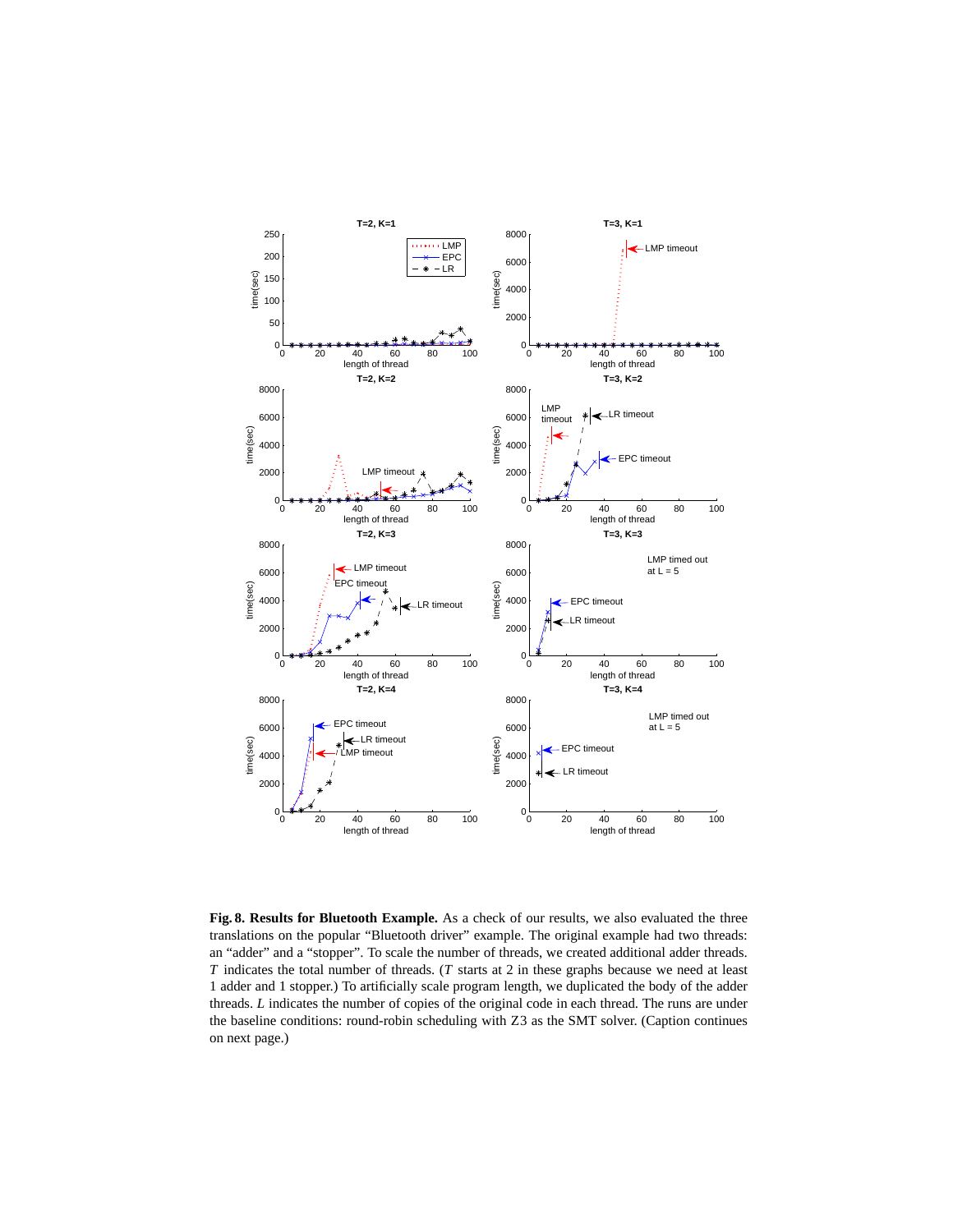

**Fig. 9. Results for Bluetooth Example (cont'd).** The results are similar: LMP clearly loses, but as with the results for arbitrary schedules (Figs. 6 and 7), EPC wins in several configurations.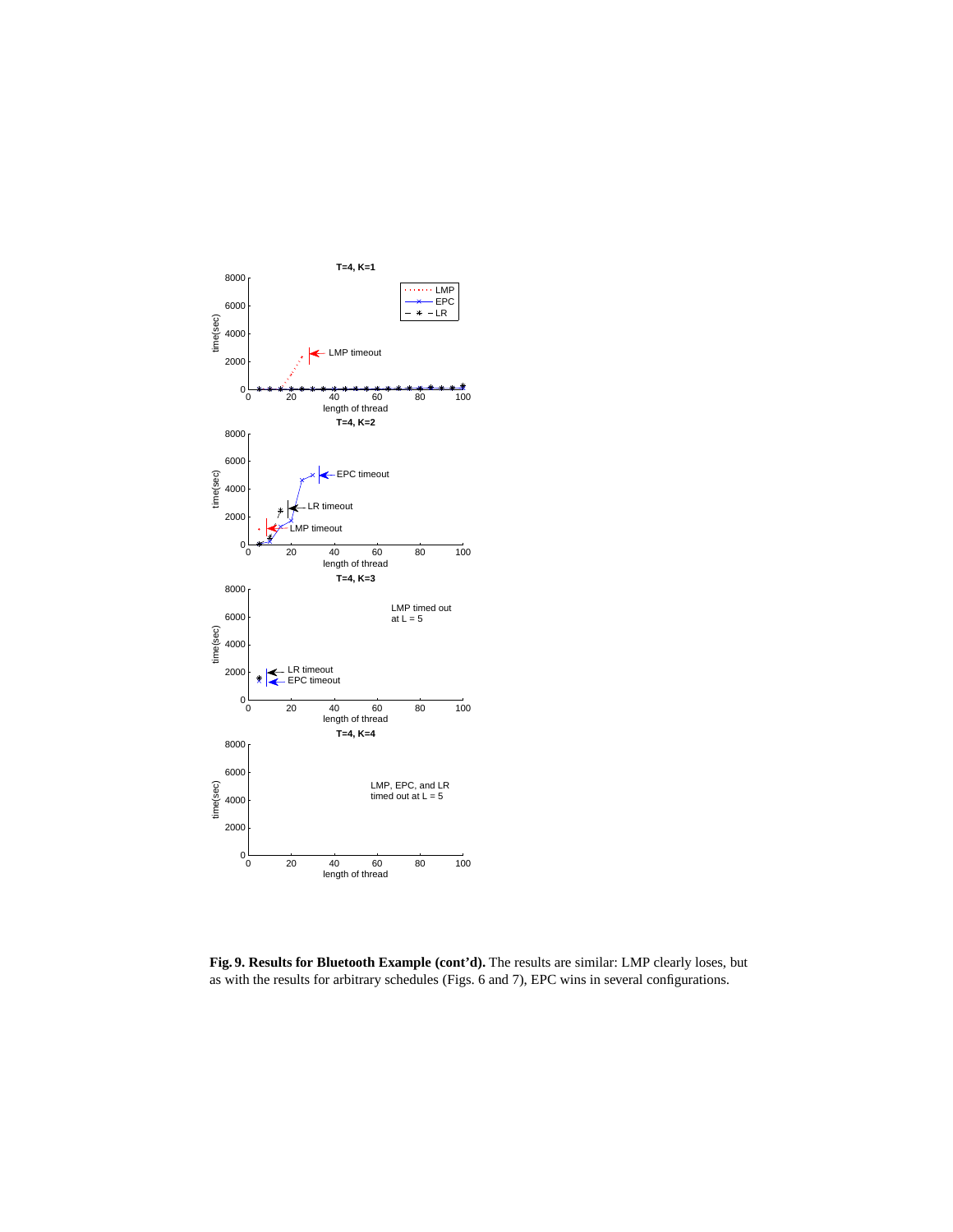

**Fig. 10. Runtime vs. VC Length.** One hypothesis is that VC length (and therefore static code size and complexity produced by the translation) is crucial for performance in the VC-checking paradigm. To test this hypothesis, we collected all the baseline runs, for both the microbenchmark and the Bluetooth queries, and plotted runtimes versus the size of the VC, as reported in "words" by the Unix utility wc to normalize for different variable naming conventions. In this plot, each translation is shown with a different symbol (and color). The size of the symbol is proportional to the context bound  $K$ . The data appear to cluster into multiple straight lines, indicating exponential growth, but with different bases for the different translations and problem instances. For example, LMP compensates somewhat for vastly bigger VCs with a lower-based exponent. There appears to be some correlation between *K* and the exponential growth rate, although this is imperfect. We observed even less correlation with *T*. We conjecture that some complexity measure, such as number of program paths, could predict which exponential curve a given problem family and translation approach would exhibit. (The graph is much easier to interpret in color.)

## **References**

- 1. D. Babi´c and A. J. Hu. Calysto: Scalable and precise extended static checking. In *International Conference on Software Engineering (ICSE)*, pages 211–220, 2008.
- 2. T. Ball, R. Majumdar, T. Millstein, and S. K. Rajamani. Automatic predicate abstraction of C programs. In *Conf. on Programming Language Design and Implementation (PLDI)*, pages 203–213, 2001.
- 3. M. Barnett, B.-Y. E. Chang, R. DeLine, B. Jacobs, and K. R. M. Leino. Boogie: A modular reusable verifier for object-oriented programs. In *FMCO*, pages 364–387, 2005.
- 4. C. Barrett and C. Tinelli. CVC3. In *International Conference on Computer Aided Verification (CAV)*, pages 298–302, 2007.
- 5. S. Chatterjee, S. K. Lahiri, S. Qadeer, and Z. Rakamarić. A reachability predicate for analyzing low-level software. In *TACAS*, pages 19–33, 2007.
- 6. E. Clarke, D. Kroening, and F. Lerda. A tool for checking ANSI-C programs. In *TACAS*, pages 168–176, 2004.
- 7. E. Clarke, D. Kroening, N. Sharygina, and K. Yorav. Predicate abstraction of ANSI–C programs using SAT. *Formal Methods in System Design (FMSD)*, 25:105–127, 2004.